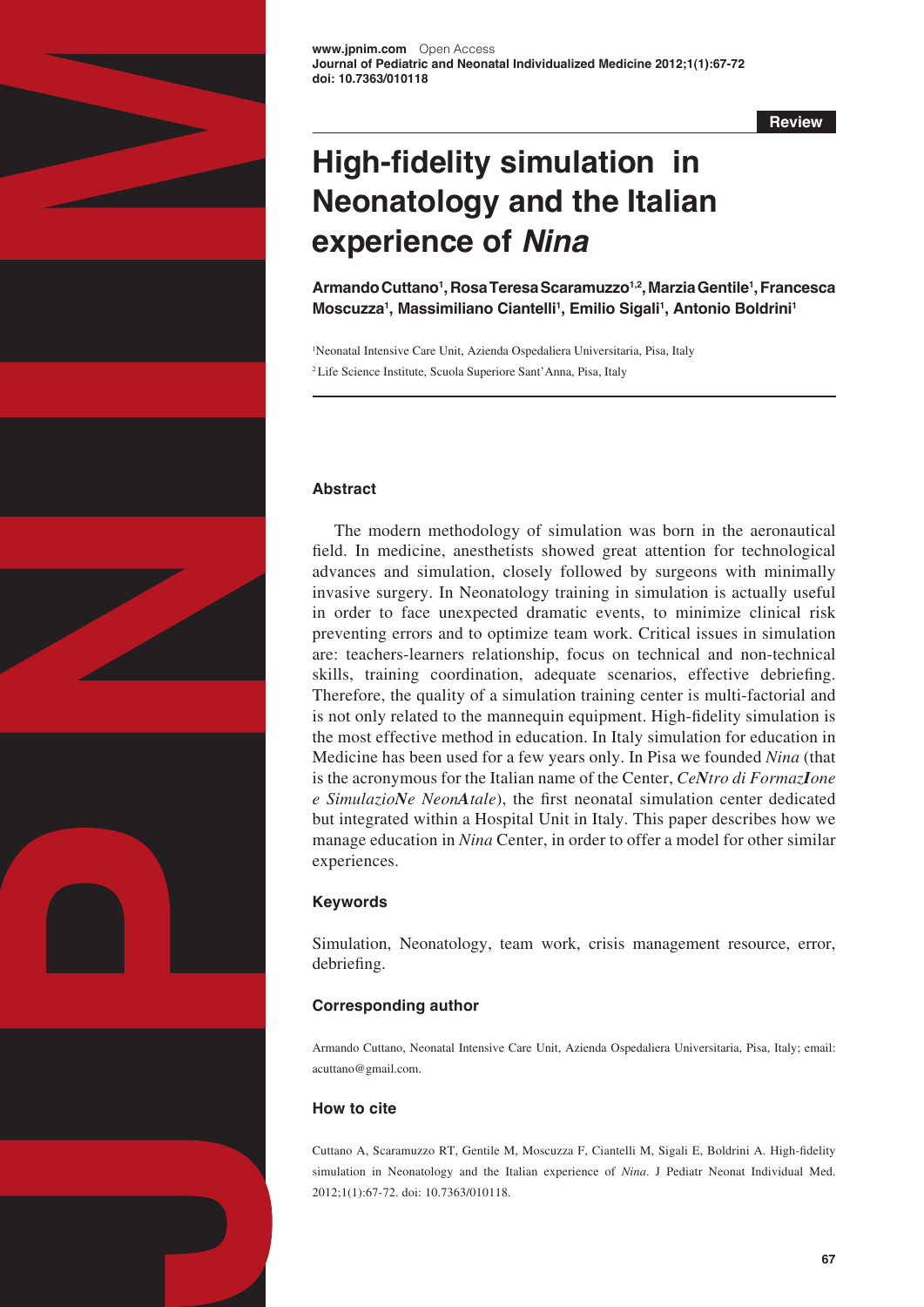#### **Introduction: the history of simulation**

Once upon a time a man observed that fire could be generated by a violent collision between two flints or by the friction of two dry woods on some straw or dry foliage. He strongly wanted to create that light again, so he tried and tried in order to make the method perfect. Simulation was performed to be prepared to generate the fire whenever he needed. Simulation was born.

The modern methodology of simulation was born in the aeronautical field. Critical moments during the flight, e.g., taking off, landing and many others, can be reproduced in simulators (which were simple tools at the beginning but nowadays are more and more complex) so that experience is amplified, capacity and security are reached on the landscape before going in the sky [1]. For a F-18 aircraft, landing on an aircraft-carrier during a storm should not be a unique event but a real possibility: it is difficult to perform but belongs to routine, it is complex but has large safety margins. The F-18 pilot is able to land in 300 meters on the track of that aircraft-carrier as well as the Airbus A-380 pilot, carrying 850 passengers, does in a three-kilometer-long airport track: both of them have to be trained to something unexpected. So, simulation training has been employed extensively among pilots for many years now.

In the modern medicine, anesthetists showed a major sensitivity for technological advances and simulation [2], closely followed by surgeons with minimally invasive surgery (i.e., laparoscopy). It has been developed the so-called computer-assisted surgery, allowing to perform complicated surgical interventions by sophisticate equipment such as the *Da Vinci* robot, Intuitive Surgical, Sunnyvale, CA [3, 4]. This methodology even allows the surgeon to be far from his patient, as occurred for professor Marescaux in Strasbourg moving satellite-linked up instruments (remote controlled *Zeus* Surgical System) on a 68-years-old female patient in the United States, to perform a gallbladder removal [5, 6]. Furthermore, even if a disadvantage of robotic surgery could be pointed out in its high costs related to purchase and maintenance of technology, operating room time decreases with experience using the robot and performance quality improves through simulations [7].

The *Da Vinci* user has to be prepared for anything unexpected as well as the F-18 pilot. This aim is likely reached not through improvisation, but through trials and errors in a never-ending simulation, until movements become smooth, knowledge becomes broad and instrument control become complete. Yet, it is not enough since possible adverse situations to simulate and experiment are endless. Therefore, the finishing work must be continuous and license maintenance should require a continuous simulation training for surgeons as well as for pilots.

#### **Simulation in Neonatology**

An unexpected event (e.g., placental abruption, umbilical cord prolapse, a newborn with undiagnosed malformations, a NICU patient with cardiac arrest or shock) is not rare in Neonatology and can become dramatic. Operators are required to act with the right skills and abilities in the shortest time. Awareness and education are mandatory. Often it is a team work, in which each member must be trained specifically in what they are doing [8, 9].

According to the *Swiss cheese model* by J. Reason every incident is not due to a single error but it is the result of a series of misunderstandings, irregularities or negligence (cheese holes). Many lined holes make the incident occur [10].

The human factor is crucial in healthcare [11]. The clinical risk should always be taken into account: fear of ligation leads to defensive medicine, which is definitely not the best practice [12]. Instead, to raise the safety standards is necessary [13]. Errors should be imagined earlier than they could occur so that theorized management strategies can be correctly applied [14].

Moreover, hot issues in error management are the staff turnover, the continuous technological progress with ever new equipment and the advancement of knowledge, requiring continuous upgrade.

Neonatology is a multidisciplinary field since it includes pediatric knowledge (i.e., diagnosis and treatment of congenital, connatal and early childhood diseases), anesthesiological abilities (i.e., intubation, mechanical ventilation), miniinvasive surgical skills (e.g., ultrasound-guided effusions evacuation, pneumothorax drainage) and much more.

In addition, the neonatologist is used to work within a wider team in the delivery room, e.g., gynecologists, anesthesiologists, nurses, midwives.

For all these reasons Neonatology married simulation some years ago, especially high-fidelity simulation.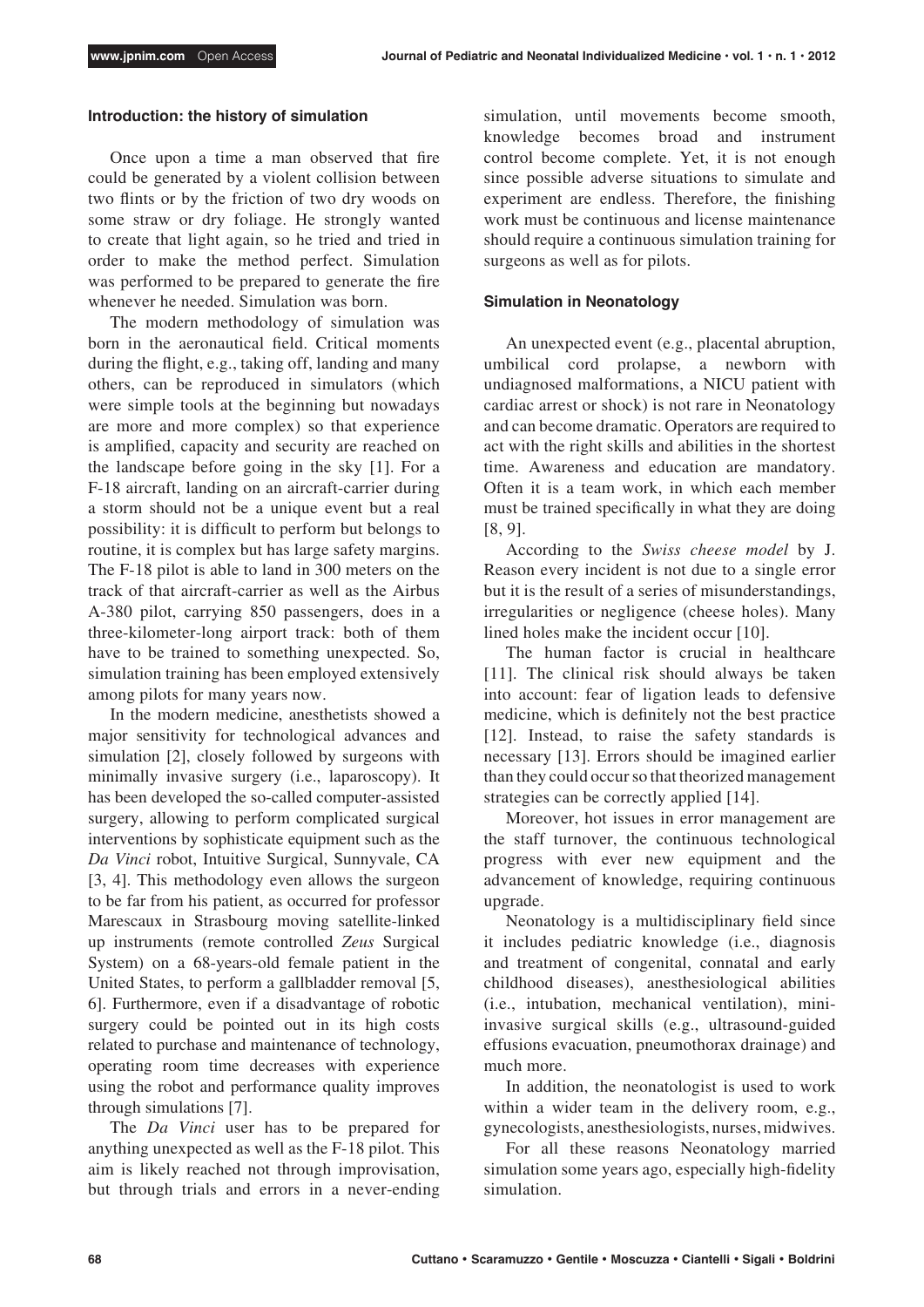#### **Trainers and learners**

A problem felt by those who approach this type of training, both those who deliver and those who receive it, is the trainers' license. Excellent qualified simulation centers have been established. Others only boast about this feature. Actually, the issue is that this kind of trainers must join a large knowledge and many skills.

Firstly, communication ability, between dialectics and counseling, is mandatory.

Secondly, trainers have to know all the simulation equipment and the skills.

Finally, they must be able to work in teams with other trainers.

A student to teacher ratio of 1:3-1:4 is optimal and complex simulations are supposed to involve 3-4 instructors simultaneously. Teachers must have a deep specific knowledge in order to enhance the learner, providing the tools for a proper critical evaluation of the facts. They have to maintain a peripheral position towards learners and always respect them. Even the most inexperienced student should not be put in the corner but still receive a chance of successful learning.

All learners in a high fidelity simulation training centre are supposed to receive respect and calm, basically because two opposite conditions may occur:

- 1. Learners may face a subordinate position, which is never good because it could make them close their communication channels. This subordinate position can arise in part from a bad-managed instructor's role, when he is the only ruler of a very specific knowledge.
- 2. Learners may be experienced in the specific medical field (e.g., anesthesiologists). If the instructor lose the contact with the audience, this kind of learner does not fully appreciate the methodology and re-evaluate the usefulness of their attendance at the training phase. This situation does not happen if the instructor stands at the side, emphasizes the presence of each participant and makes him feel a good actor and useful to the success of the course.

Briefly, every course should be not performed by teachers and learners, but by people who act as more or less experienced colleagues in the field. Of course, if learners are very young and completely inexperienced colleagues or students in training, the instructor's role is different since he is supposed to indicate a strong guide, the most simple yet clearly understood, in order to avoid confusion.

For the extreme cultural diversity of all potential learners, instructors have a virtually endless work in designing and playing courses according to different strategies.

To gain the skills is an aim of this type of formation. Skills that can be divided into technical and non-technical ones.

Technical skills can be simple (e.g., orotracheal intubation, artherial or venous catheterism, evacuation of effusions or pneumothorax, lumbar puncture) or complex (e.g., optimizing mechanical ventilation strategies, using medications such as inhaled nitric oxide by proper use of dedicated equipment, managing of asphyxiated neonate by therapeutic hypothermia).

Non-technical skills relate to relationships between people, as theorized in the Crisis Resource Management (CRM) model, encoded in 15 points: (**Tab. 1**) [15].

**Table 1.** Gaba's points.

| 1. | Know the environment                  |
|----|---------------------------------------|
| 2. | Anticipate and plan                   |
| 3. | Get early help                        |
|    | 4. Exercise leadership                |
|    | 5. Distribute the workload            |
|    | 6. Mobilize all available resources   |
|    | 7. Communicate effectively            |
|    | 8. Use all available information      |
|    | 9. Prevent and manage fixation errors |
|    | 10. Cross (double) control            |
|    | 11. Use cognitive aids                |
|    | 12. Reassess again and again          |
|    | 13. Use good teamwork                 |
|    | 14. Pay attention wisely              |
|    | 15. Set priorities dynamically        |

The staff involved in neonatal management includes physicians and nurses in the ward and in the emergency services too. They all are supposed to relate to patients' parents and relatives. Communication with them is a hot topic. The very final aim is to integrate all the professional staff in an effective team. To this aim, a collaboration with psychologists and linguists may be beneficial to decode behaviors that, even if private, tend to become nodes limiting the team functioning. Therefore, the CRM could become mandatory in Neonatology.

#### **Simulation steps**

To analyze the simulation process step by step it is useful to organize a training course in the correct way (**Fig. 1**).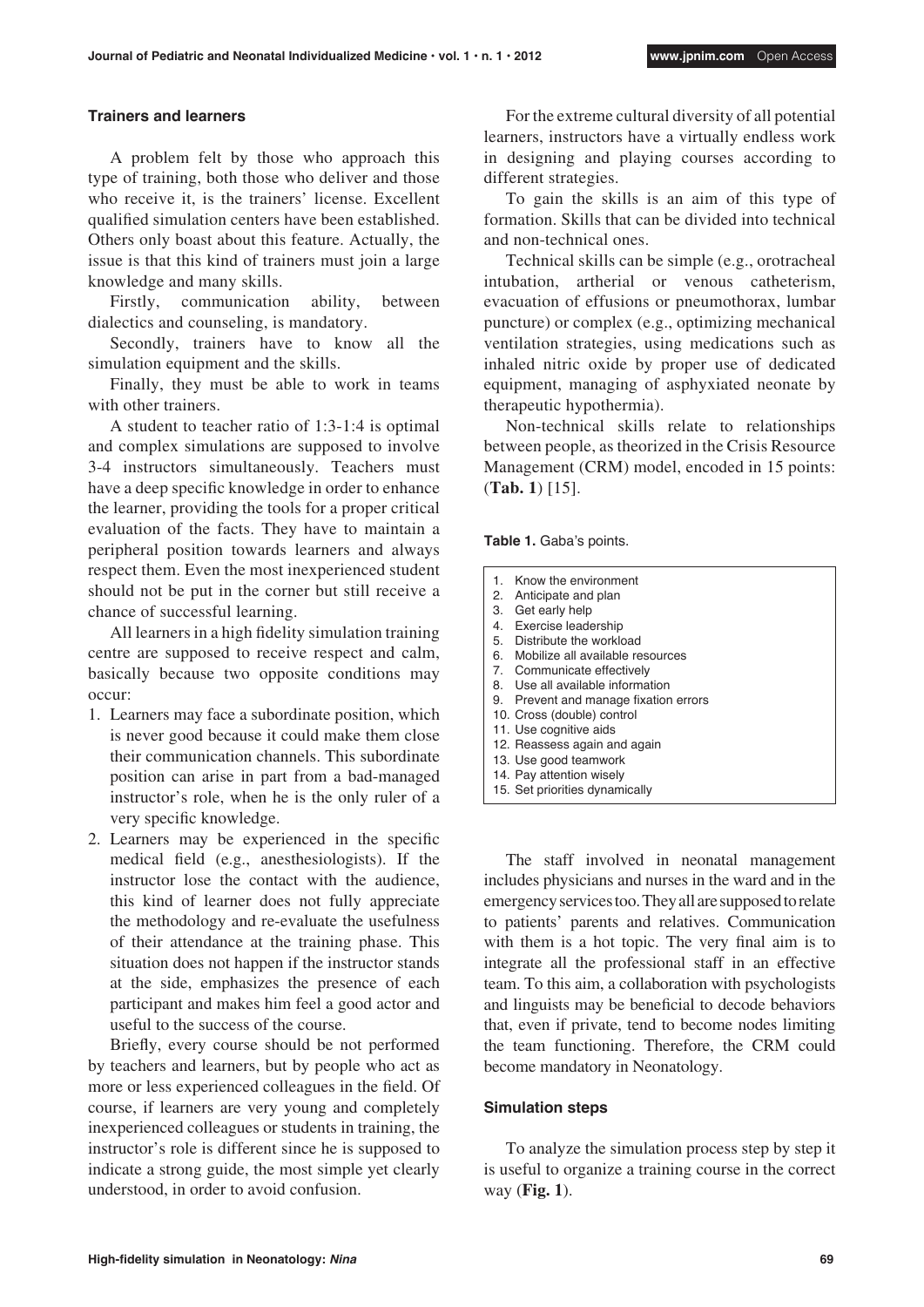

**Figure 1.** Simulation training programme can be ideally divided into different phases: setting introduction, theory, simulator briefing, case briefing, scenario, debriefing. Learners go through three different processes: preparation, action and reflexion. The different size of the rounds explain the different importance of the phases in the learning process in our opinion.

- 1. Introduction setting During the introduction relationships between instructors and learners are established. They all begin to know the rules of simulation and explore the environment. All possible verbal and non-verbal techniques should be used by instructors to encourage a constructive approach to learning.
- 2. Theory It is the opportunity for knowledge consolidation. It is the time for critical review of protocols and checklists, and critical analysis of the possible choices. All that should be done by choral participation.
- 3. Simulator Briefing It is the deep explanation of the simulation rules. So, it is the nearest step to the simulation itself and it is mandatory to the success of the training phase.
- 4. Break Pleasant pauses to join a cup of coffee are useful and friendly talks are a real part of this kind of education!
- 5. Case Briefing It is the description of the case that is going to be simulated. It is a simple introduction to the action. Its importance to the simulation itself should not be underestimated.
- 6. Scenarios Realism is the basis of a well-written scene. If it is possible, real material should be used. Every clinical event is suitable for simulation: perinatal asphyxia, neonatal shock, neonatal seizures, arrhythmias, sepsis. During simulation, everything is videotaped.
- 7. Debriefing The discussion following the simulation, led by two instructors, is the debriefing. It tries to hoard all the good done.

Of course, it should also point out anything that needs to be improved. Anyway, it must always be constructive and never destructive, otherwise it would ultimately turn into a negative experience learners want to go far away from. In our opinion, debriefing is the most important phase of this methodology but it is also the most difficult to realize for instructors themselves. Some Authors argue that simulation is an excuse to do the debriefing. To guide debriefing instructors may use the audio-videos recorded during simulation. This step is generally twice longer than simulation. It follows precise rules even if different instruments could be used [16].

8. Course conclusion – This final stage pull the threads of the discussion. Hot topics are finally pointed out and underlined again. Eventually, foundations for future simulations start from here. There is also an important feedback for instructors at the end of each course, so that they can collect ideas to optimize and improve the work at present and in the future.

## **Aim of this paper**

In Italy simulation for education in Medicine has been used for a few years only. In Pisa we founded *Nina* (that is the acronymous for the Italian name of the Center, *CeNtro di FormazIone e SimulazioNe NeonAtale*), the first neonatal simulation center dedicated but integrated within a Hospital Unit in Italy. This paper describes how we manage education in *Nina* Center, in order to offer a model for other similar experiences.

## **Materials and methods**

While speaking about simulation-based education, we have to focus on location, staff and instruments.

In our opinion, the strategic choice of *Nina* has been to create a training center with high technology just in a location within the NICU ward, so deeply linked to the real daily healthcare activities, but functionally separated from it.

All simulation training centers are divided mainly into two types:

- 1. *In situ* centers, where the simulators are housed in the ward but their use is allowed only during caregivers' work breaks.
- 2. Dedicated centers, often placed in structures faraway from hospitals and completely disconnected from real work environments.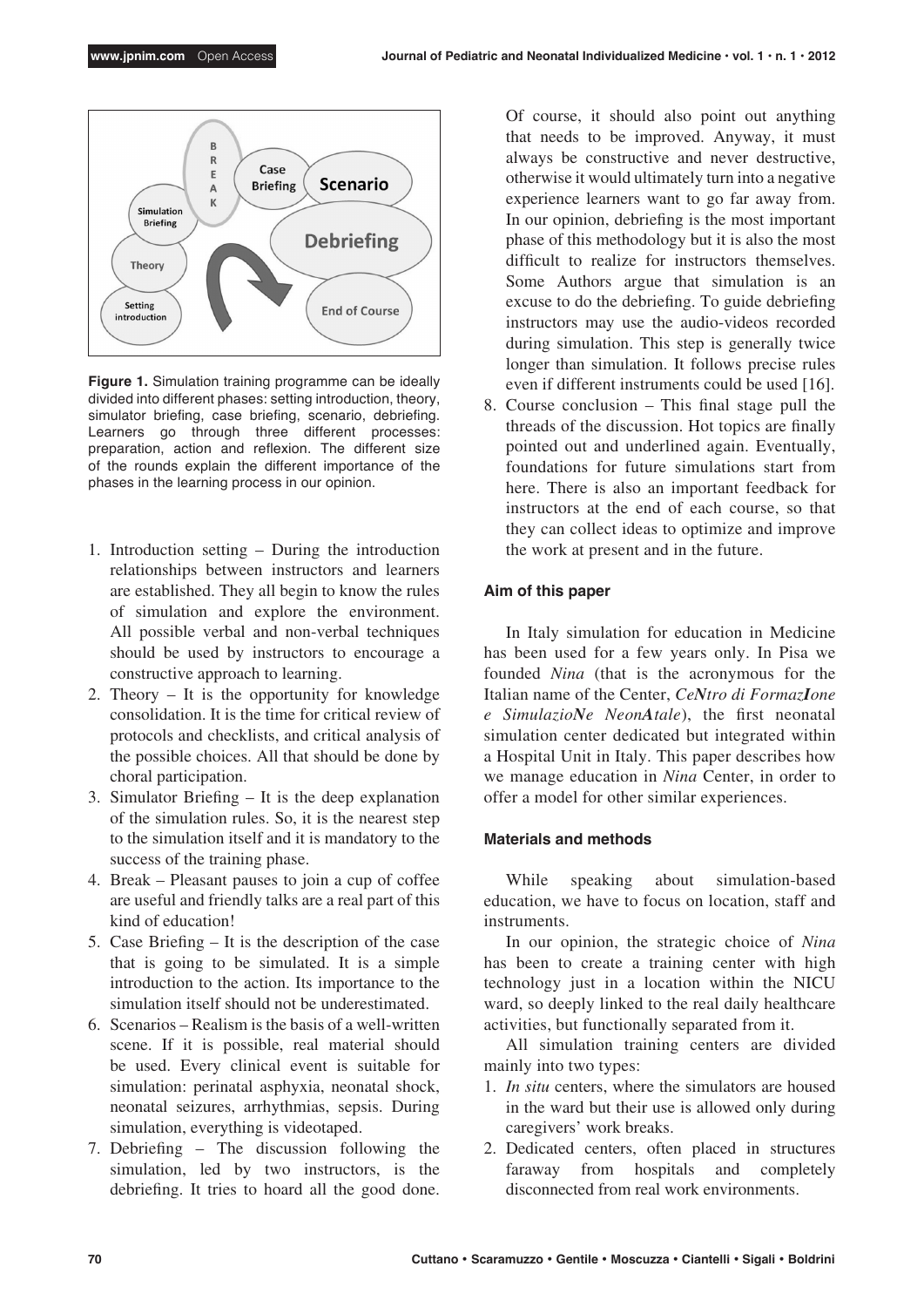Thanks to *Nina*, a third type can be described, i.e., a dedicated *in situ* center. The whole ward has been audio-video wired, so that the real and the simulated could be equally enjoyable in the courses rooms.

In an advanced center like *Nina*, learners can join several options of loyalty, from the static simulator or plastic anatomical piece, to simulators with an intermediate single utility (e.g., a plastic head and throw for intubation skills), to simulators with a few detectable functions (e.g., dummy sensor for effective CPR), to more complex simulators with multiple functions.

Actually, in our opinion the quality of a simulation training center is multi-factorial and is not only related to the mannequins equipment. It depends on the instructors' ability, on the whole working environment, on the simulations originality and appeal, and last on the used devices.

Instructors working at *Nina* Center are all certified by SIN (Società Italiana di Neonatologia: Italian Society of Neonatology) and some of them (i.e., group leaders) have international certifications.

Moreover, the fidelity of a simulator is not always strictly linked with its cost. For example, *Nina* instructors often use real umbilical cord pieces placed into a plastic bottle in order to teach umbilical vessels catheterism. In this case, the only cost is a paper sheet to get informed consent by parents plus a 0.50 cents cost of the bottle!

Anyway, a good center should use appropriate devices for teaching tools. For example it is particularly difficult to teach intubation without a video laryngoscope, which allows both the instructor and the learner to see larynx together and allows the teacher to give learners indications in real time. This methodology allows quickly and effective learning skills without any additional risk for the newborn.

#### **Results**

Our activity in medical education started 3 years ago, in 2009.

Since there, we performed 9 classes per year, 2-day-lasting each one. In our opinion this time is the minimum to practice in technical skills for educated staff.

Generally, 15 learners attend to each class (ratio learners:teachers = 3:1). Therefore, about 900 learners attended to our activities so far.

Learners in each class are homogeneous, composed of physicians (pediatricians, neonatologists, anesthesiologists, gynecologists and emergency doctors) and nurses. They work in Pisa and in the

nearest hospitals or in the first aid services in Tuscany. The courses were divided and organized for different levels of experience of the students, studying their approach to learning the skills with the use of new devices, such as video laryngoscope (C-Mac-Stortz) and the video spindle (Bambridge-Storz) for difficult intubation.

We primarly discuss topics about neonatal resuscitation. Starting from APP (American Academy of Pediatrics) guidelines, we propose algorithms from Advanced Neonatal Resuscitation and Stabilization Scenarios by Laerdal.

#### **Conclusions and future perspectives**

In simulation involvement is unavoidable, even if at the beginning people can be sceptic.

At the end, partecipants cannot remove the memory of simulation as like as after an intense really lived experience. So, memory will remain in everyone's emotional baggage and experience, and will fall inevitably into the possible choices for a future real occurrence.

Our experience in Pisa with the Center for Neonatal training and simulation *Nina* is the first one in Italy, and it is still continuously growing.

We are including a dedicated Delivery Room within the block, with an advanced simulators (motherinfant). A larger group of instructors is still forming, and it is the true resource of the methodology.

We are going to study the learning curves focusing on attention (given by the pointing of the learners' eyes, which remain fixed in time, movements of fixation frequency of movement, level of concentration and other parameters).

We are also trying to study the leader's function, observing learners' behaviour with and without the teacher in the same room. Our center has been being transformed into a real laboratory, where also ideas for innovative devices can take shape.

In our opinion simulation should be the key for medical education and training. Improving it will have great consequences on real patients care.

#### **Declaration of interest**

No conflicts of interest exist.

## **References**

- 1. Higton P. Safety lessons from aviation. Perfusion. 2005;20(4):191-3.
- 2. Bressan F, Buti G, Boncinelli S. Medical simulation in anesthesiology training. Minerva Anestesiol. 2007;73(1-2):1-11.